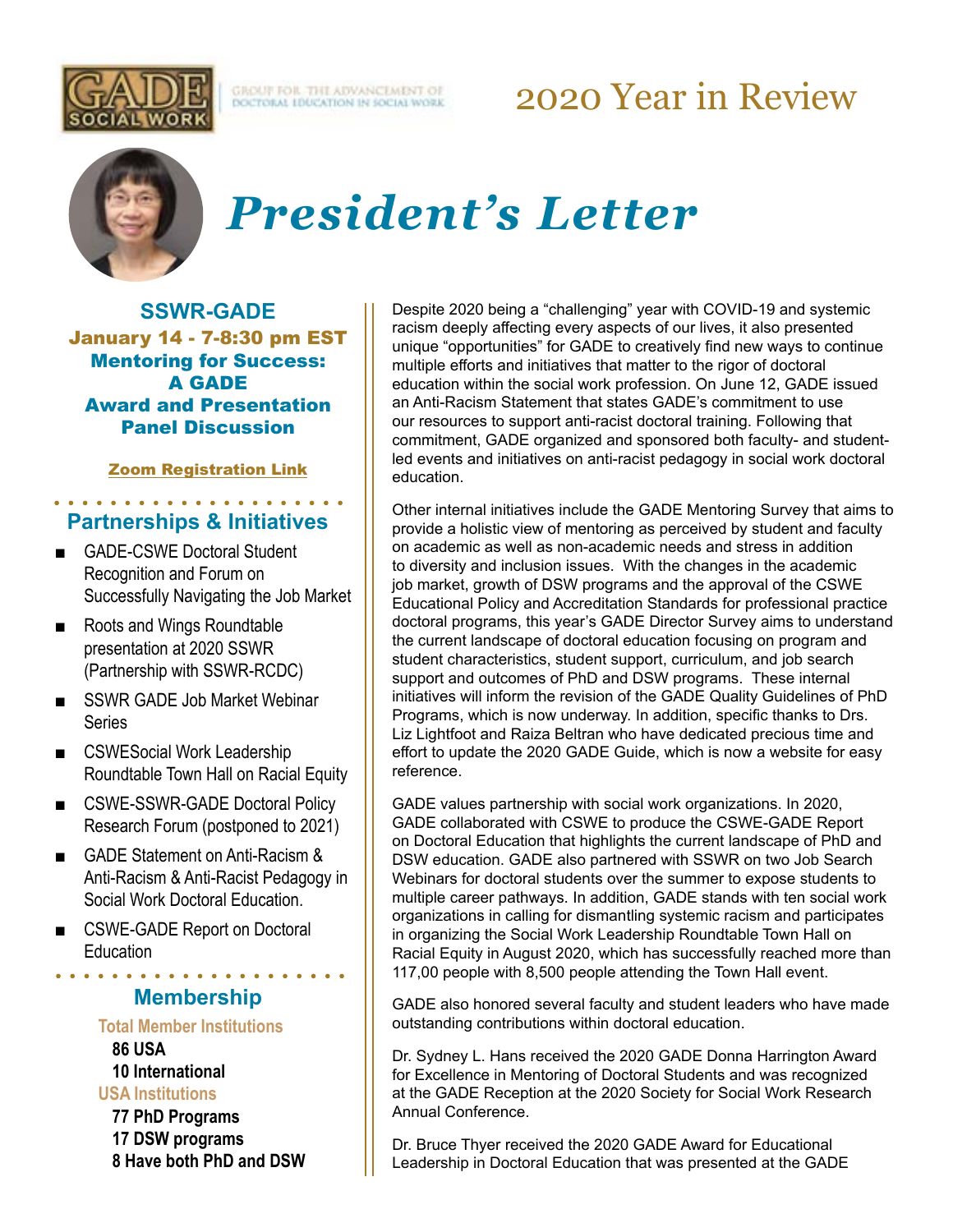Doctoral Recognition & Forum on Successfully Navigating the Job Market at the 66th virtual Annual Program Meeting of CSWE. This event was co-sponsored by CSWE.

Doctoral students Molly Costanzo received the 2020 GADE Student Award for Research, Bernadine Waller received the 2020 GADE Student Award for Teaching, and Manaal Syed received the 2020 GADE Student Award for Leadership and Service. Erin Harrop also received honorable mention for her contributions to leadership and service.

Because of COVID-19, the 2020 GADE conference to be hosted by the University of Chicago was postponed to 2021. Thanks to the conference co-chairs, Julie Henly and Allison Zippay, GADE organized four online workshops over the summer on issues important to doctoral education: Engaging new doctoral students Anti-Racism Pedagogy for Doctoral Social Work Education, New Directors Workshop and Job Market Conversation.

Resources such as PhD Quality Guidelines, The GADE Guide, Doctoral Directors Toolkit, and 2020 GADE Mentoring Report and 2020 GADE Director Survey Report as well as all GADE conference presentations are available on the GADE website under the resources tab http://www.gadephd.org/

Congratulations and a warm welcome to our new board members Drs. Charlotte Bright (president-elect), Julie Henly (chair of 2020 GADE Conference) and Michael LaSala and thanks to current GADE board member Drs. Lin Fang, Christina Gringeri, Lawrence Farmer, Michael Hurlburt (treasurer), and Allison Zippay (co-chair of 2020 GADE Conference). Special recognition is also given to past board members Dr. Cynthia Franklin (past president), Dr. Wen-Jui Han (chair of GADE Awards) and Dr. Brenda Smith (Treasurer) for their extraordinary service to GADE.

I also wish to give my special thanks to our 2020 GADE Advisory Group members: Jeane Anastas, Darla Coffey, Rowena Fong, Ruth McRoy, Paula Nurius, Chris Petr, Yolanda Padilla, James Herbert Williams, and student member Frania Mendoza Lua. The GADE Board and Advisory Group members continue to lead the charge to offer research, pedagogy, and service related to doctoral education within GADE and other social work organizations.

GADE is looking forward to a great year in 2021 with your continuous support to doctoral education. *Happy Holidays,*

*Mo Yee Lee*

- **[Doctoral Directors Toolkit](http://www.gadephd.org/Resources/Doctoral-Directors-Toolkit)**
- **Website Resourses** ■ 2020 GADE Mentoring Survey Report ■ [2020 GADE Guide](https://sites.google.com/umn.edu/gade-guide/home)

 $\mathbf{a} \cdot \mathbf{a} \cdot \mathbf{a} \cdot \mathbf{a} \cdot \mathbf{a} \cdot \mathbf{a} \cdot \mathbf{a} \cdot \mathbf{a} \cdot \mathbf{a} \cdot \mathbf{a}$ 

- **GADE Quality Guidelines for PhD** [Programs in Social Work](http://www.gadephd.org/Guidelines)
- [2020 GADE Director Survey Report](http://www.gadephd.org/Portals/0/docs/Resources/2020%20GADE%20Director%20Survey%20Report.pdf?ver=bOSVmJVet8I_2SIfhoGNUA%3d%3d)
- **[GADE Statement on Anti-Racism](http://www.gadephd.org/Portals/0/docs/Anti-Racist%20Pedagogy/GADE%20Statement%20on%20Anti-Racism%20June%2012%202020.pdf?ver=Z1IcdN8JFfpWZgcz-5btuA%3d%3d)**

## 2020 GADE Board Members



**Mo Yee Lee, PhD** *Ohio State University* **President**



**Charlotte Bright, PhD** *University of Maryland* **President-Elect**



**Michael Hurlburt, PhD**  *University of Southern California*  **Treasurer Elect**



**Christina Gingeri, PhD**  *University of Utah* **Member**

**Michael LaSala, PhD**  *Rutgers University* **Member**



**Julie Henly, PhD** *University of Chicgo* **Member**



**Allison Zippay, PhD**  *Rutgers University* **Member**



**Lin Fang, PhD**  *University of Toronto* **Secretary**



**Lawrence Farmer, PhD**  *Fordham University* **Member**